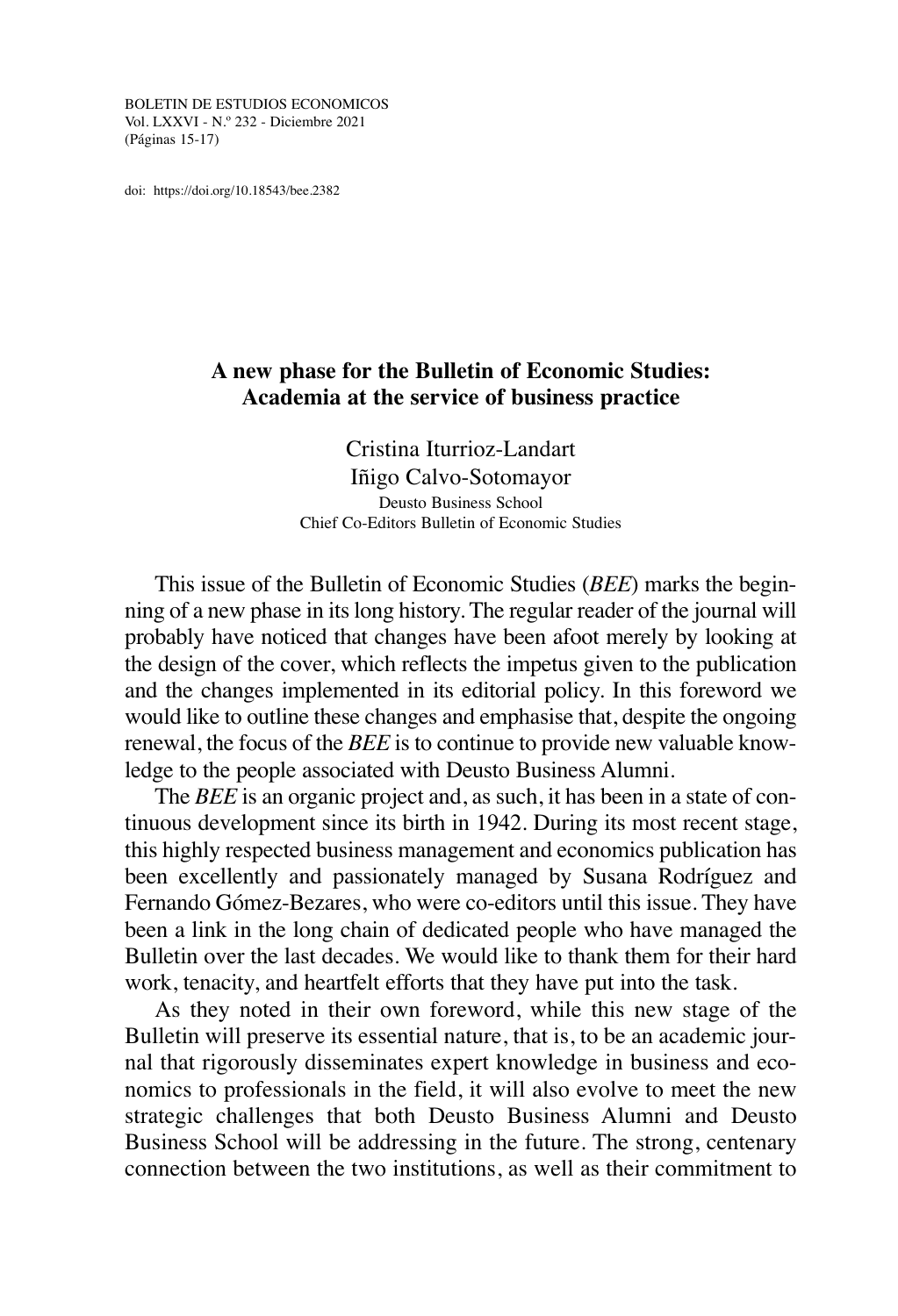excellence in management, has given the *BEE* a very important place in the history and a focus on practice within the current scientific knowledge on management and economics.

Therefore, it can be said that the mission of the Bulletin is to build bridges that promote relations and dialogue between academia and practitioners through publications that focus on transferring academic expertise to the realm of management practice. An even greater emphasis will be placed on this objective in this new phase. In this way, the *BEE* will be strengthened as an academic forum for introducing, discussing, and disseminating original contributions with a content and style that are of interest to a wide professional audience in the field of economics and management. We believe that the *BEE* stands out from other academic journals due to its focus on the dissemination of expertise.

Given the wide network of contributors and members of the Editorial Board, the different areas of knowledge in the field of economics and business management are well-represented. This helps ensure the originality and academic rigour of the published contributions through a double-blind peer review process that each manuscript is submitted to. Contributors and editorial board members are academics who have embarked on this new adventure because they are convinced that the Bulletin of Economic Studies makes a difference in covering necessary and highly relevant ground. They all enable research results on frontier issues to be disseminated to dynamic, professionals who are eager for new knowledge that is applicable to their everyday work in different leadership and managerial roles.

In addition, the *BEE* continues to rely on the support of the institutions that make it possible. Deusto Business Alumni, a one hundred-year old association that promoted its first issue more than eight decades ago and has edited the publication ever since, and Deusto Business School and the University of Deusto itself. They are the *alma mater* of the Deusto Business Alumni members and have a profound humanist approach with which the Alumni Association is fully aligned.

In this new phase, the Bulletin will be published annually in both print and digital open access formats. It will be mainly organised around thematic issues. In line with this new impetus for the Bulletin, in mid-2021 the Association launched an online platform called Deusto Business OPEN Alumni (DBOA), 1which collects testimonies and provi-

<sup>1</sup> https://www.deustobusinessopenalumni.es/